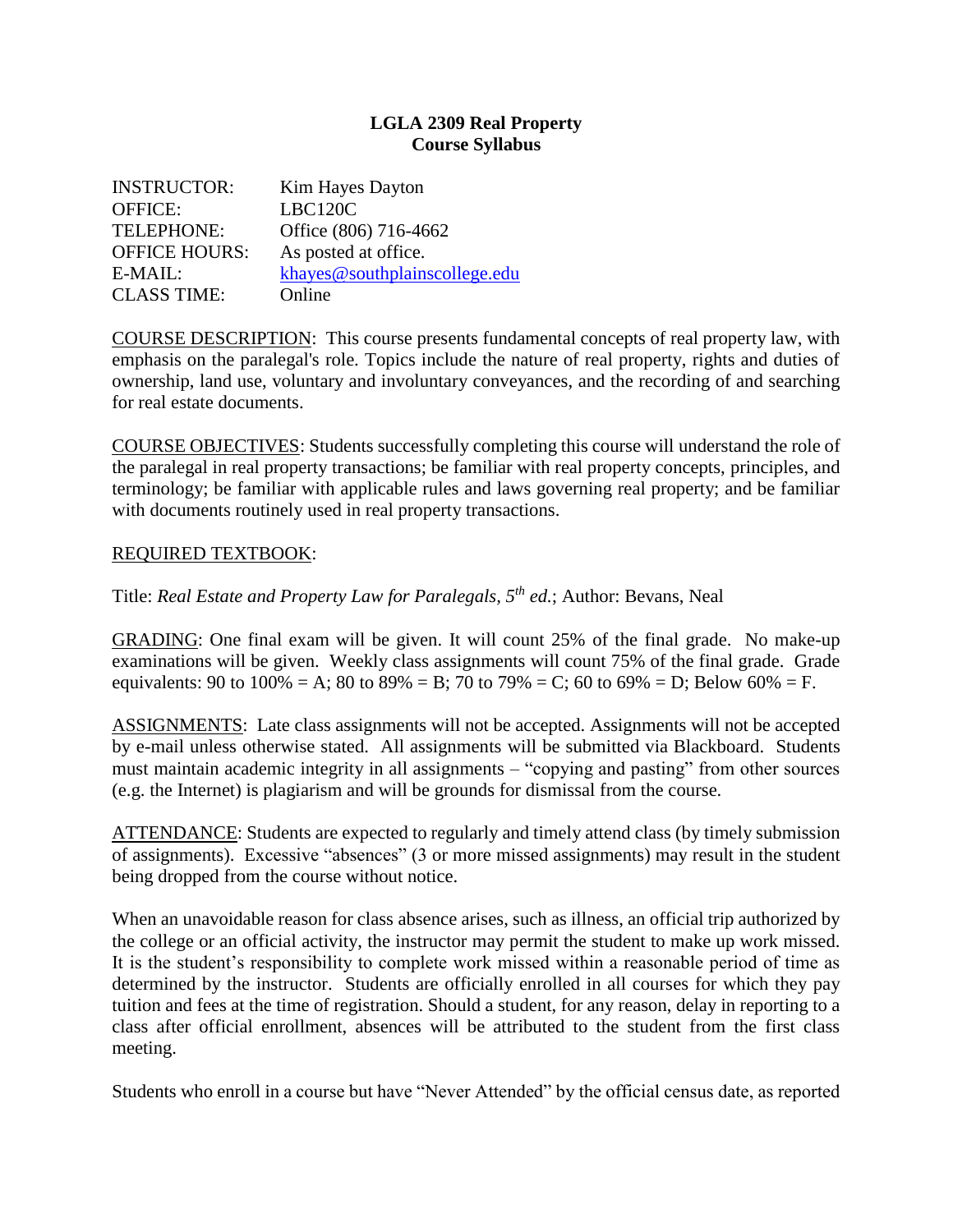by the faculty member, will be administratively dropped by the Office of Admissions and Records. A student who does not meet the attendance requirements of a class as stated in the course syllabus and does not officially withdraw from that course by the official census date of the semester, may be administratively withdrawn from that course and receive a grade of "X" or "F" as determined by the instructor.

It is the student's responsibility to verify administrative drops for excessive absences through MySPC using his or her student online account. If it is determined that a student is awarded financial aid for a class or classes in which the student never attended or participated, the financial aid award will be adjusted in accordance with the classes in which the student did attend/participate and the student will owe any balance resulting from the adjustment.

CLASSROOM ETIQUETTE: Paralegals are legal professionals, and as such, must maintain a professional attitude and demeanor. Spirited discussion is encouraged, but respect for the opinion of others is required. All students are expected to be prepared for every class. Disruptive or unprofessional behavior in class is grounds for a student to be removed from the classroom and dropped from the course without notice. Students are referred to the SPC Student Guide for more information about the policies and procedures concerning student conduct which are incorporated herein by reference. Student personal conduct must also comply with all Lubbock Center guidelines and all applicable laws.

CELL PHONES: Cell phones must be turned off before entering the classroom. The professor reserves the right to answer any cell phone (on speaker) that rings during class time. "Texting" (text messaging) during class is prohibited. Violation of this policy may result in the student being removed from the classroom and dropped from the course. Use of cell phones for class purposes may be permitted with instructor approval.

COMPUTERS: Laptop computers may be used during class for class-related purposes only and provided computer speakers are muted. Wireless internet access is provided at SPC for educationrelated purposes only. Paralegal Studies students also have access to computers available in LBC109, as well as other SPC campuses. All student work must be saved on a removable storage device, e.g. a flash drive, and not on an SPC computer.

NOTICE TO STUDENTS: In this class, the teacher will establish and support an environment that values and nurtures individual and group differences and encourages engagement and interaction. Understanding and respecting multiple experiences and perspectives will serve to challenge and stimulate all of us to learn about others, about the larger world and about ourselves. By promoting diversity and intellectual exchange, we will not only mirror society as it is, but also model society as it should and can be.

ADA STATEMENT: Students with disabilities, including but not limited to physical, psychiatric, or learning disabilities, who wish to request accommodations in this class should notify the Disability Services Office early in the semester so that the appropriate arrangements may be made. In accordance with federal law, a student requesting accommodations must provide acceptable documentation of his/her disability to the Disability Services Office. For more information, call or visit the Disability Services Office at the Lubbock Center, the Levelland Student Health &